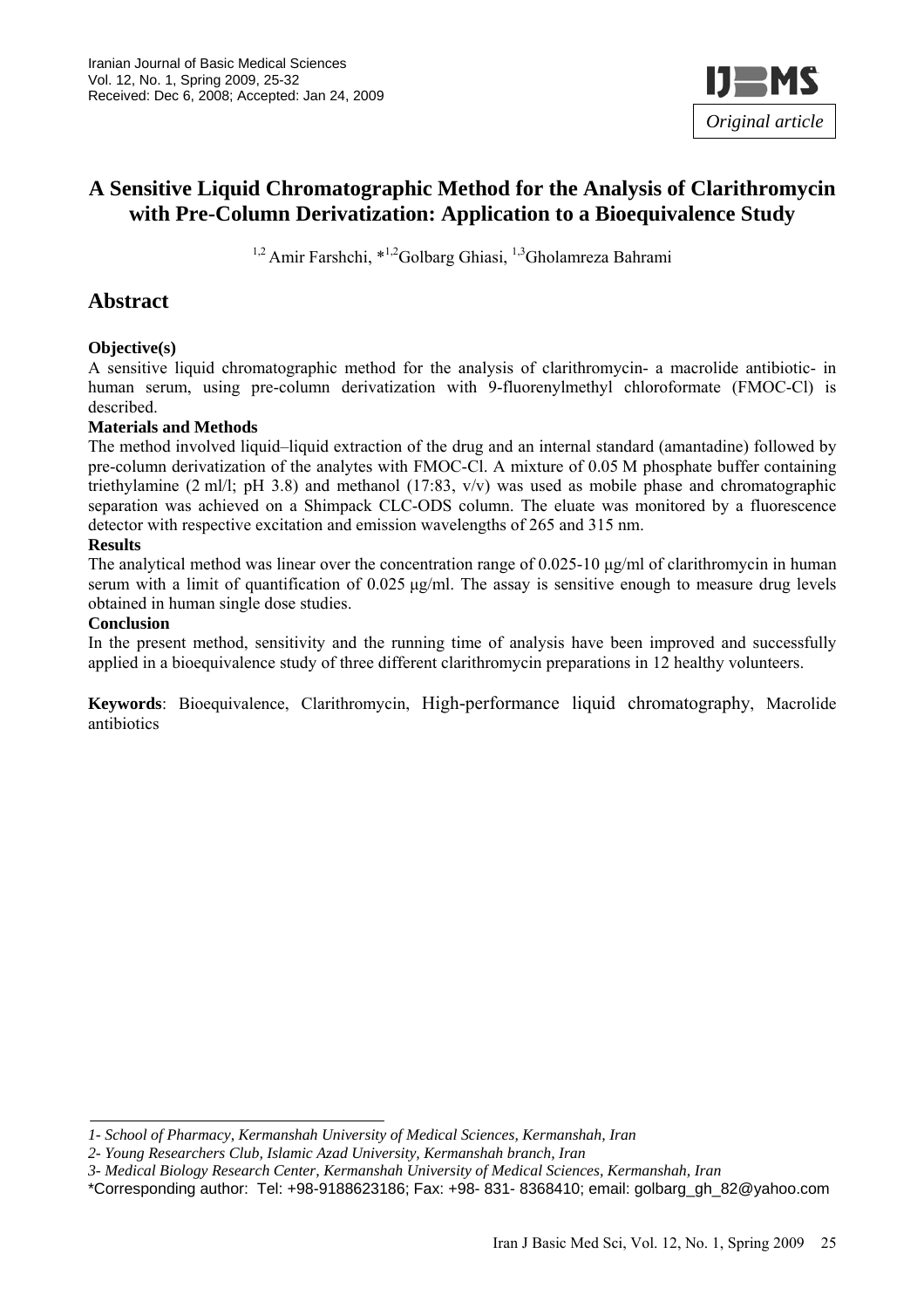## **Introduction**

Clarithromycin is a macrolide antibiotic with improved acid stability, better oral absorption, lower frequency of gastrointestinal intolerance, longer half life and more antibacterial activity against some pathogens compared with erythromycin (1). Due to weak UV absorbance of macrolide antibiotics, it is difficult to develop a simple method for analysis of the drugs in biological fluids, using conventional UV detection, thus, highperformance liquid chromatography (HPLC) with electrochemical detection (ED) is the standard method for analysis of the drugs in biological matrix. Several HPLC methods have been reported for analysis of clarithromycin in human serum, using EC  $(2-9)$ , MS  $(10)$ , UV  $(11)$  and fluorescence detections (12). Determination of the drug in serum samples, using HPLC with UV detection at 205 nm has been recently reported by Amini and Ahmadiani (11) and although limit of quantification (LOQ) of 31.25 ng/ml has been obtained, using injection volume of 100 µl, due to weak UV absorbance of the drug, the system should be set at highest sensitivity. Furthermore, high background noises are provided at this wavelength which makes obtaining a stable baseline difficult. Also, two steps sample preparation including liquid-liquid extraction followed by back extraction into diluted acid and analytical running time of 11 min have been reported in their method. Different sensitivities (10.03 µg/ml (2), 0.5 µg/ml (3), 0.03 µg/ml (4), 0.1 µg/ml (6), 0.01 µg/ml (8), 0.15 µg/ml (9)) have been reported, using HPLC-ED methods. A very sensitive method (LOQ 2.95 ng/ml) for analysis of the drug in human plasma by HPLC–MS has been published (10). Quantitative analysis of macrolide antibiotics including erythromycin, roxithromycin, azithromycin and clarithromycin in human serum using pre-column derivatization with 9-fluorenylmethyl chloroformate (FMOC-Cl) and fluorescence detection has been reported by Torano and Guchelaar (12). In their method, however, the sensitivity of analysis is not enough for human pharmacokinetic studies following a single dose administration of the

drug (LOQ 0.20 µg/ml, using 50 µl injections). Furthermore, long time is needed for sample preparation and for reaction of the macrolides with FMOC-Cl (40 min). Based on these above-mentioned studies, the present study describes an improved method for analysis of clarithromycin in human serum, using FMOC-Cl as labeling agent and fluorescence detection. This method was applied for quantification of the drug in a bioequivalence study following oral administration of three different clarithromycin preparations in 12 healthy volunteers. It should be emphasized that, less time is needed for sample preparation and derivatization reaction, whereas, sensitivity has been improved, and the running analysis time was reduced.

# **Materials and Methods**

## *Chemicals*

Clarithromycin was the product of Abbott Pharmaceutical Company (Kent, UK). Amantadine (IS) and FMOC-Cl were the products of Sigma (Sigma, St. Louis, MO, USA). HPLC grade methanol, monobasic sodium phosphate, phosphoric acid, anhydrous sodium sulfate, triethylamine and dichloromethane were provided by Merck (Darmstand, Germany). All reagents were of the maximum available purity and used without further purification. Water was glassdouble distilled and further purified for HPLC with a Maxima purification system (USF ELGA, England).

## *Equipment*

The HPLC system used in our study, consisted of two pumps of Shimadzu LC-10A solvent delivery system, a system controller (SCL 10AD), a spectroflurometric detector (RF-551) operated at an excitation and emission wavelengths of 265 and 315 nm respectively, a column oven (CTO-10A), a degasser (DGU-3A) and a data processor (C-R4A); all from Shimadzu, Kyoto, Japan. The analytical column was a Shimpack CLC-ODS (Shimadzu, Kyoto, Japan),  $150 \text{ mm} \times 4.6 \text{ mm}$ id, 5 µm particle size which was protected by a Shim-pack G-ODS guard column  $(1 \text{ cm} \times 4.0 \text{ mm} \text{ id}, 5 \text{ µm} \text{ particle size}).$  A mixture of 0.05 M sodium phosphate buffer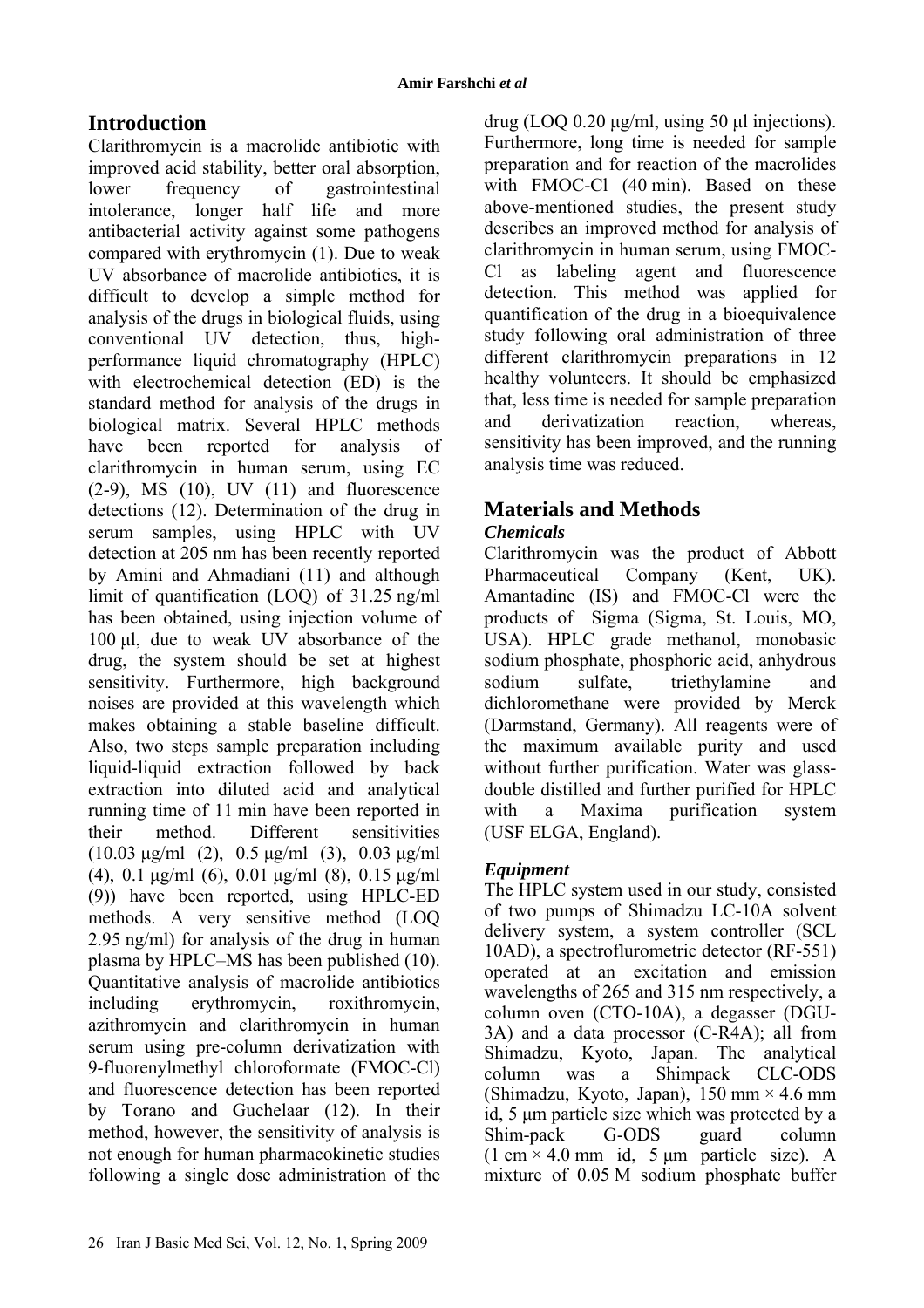containing triethylamine (2 ml/l; pH 3.8) and methanol (17:83, v/v) was used as the mobile phase. The column oven temperature was set at 58 °C and the mobile phase was filtered, degassed and pumped at a flow rate of 2.0 ml/min.

#### *Solutions*

Stock solutions of clarithromycin (1000 µg/ml) and the IS  $(600 \mu g/ml)$  were prepared by dissolving the drugs in acetonitrile and distilled water, respectively. The clarithromycin stock solution was further diluted with acetonitrile to obtain the different working solutions ranging from 0.25 to 100 µg/ml. The IS stock solution was diluted with distilled water to obtain working solution of 6  $\mu$ g/ml. A 1000  $\mu$ g/ml solution of FMOC-Cl was prepared in acetonitrile. All solutions stored at 4 °C and were stable for at least 4 weeks, except clarithromycin stock solution which was prepared freshly before the analysis.

### *Extraction procedure and derivatization*

Serum samples stored at -40 °C until the time of assay. Frozen serum samples were thawed in water at 37 °C. Aliquots of blank, calibration standard or unknown human serum samples (1 ml) were pipetted into  $100 \text{ mm} \times 16 \text{ mm}$ disposable glass tubes, containing 100 µl of working internal standard solution. The samples were mixed with 200 ul of a phosphate buffer (0.05 M; pH 3) and extracted with 5 ml of dichloromethane as extracting solvent. After vortex mixing for 30 sec and centrifugation (5 min at  $6000 \times g$ ) the organic phase was removed and evaporated to dryness under stream of nitrogen at 50 °C. The residue was reconstituted in 100 µl of the FMOC-Cl solution. Following addition of  $25 \mu l$  phosphate buffer (0.05 M; pH 8.5) and brief mixing, the samples were kept at 60 °C for 15 min and then a volume of 20 µl of the reaction mixture was injected into the HPLC system.

### *Preparation of calibration curve standards*

Samples for calibration curves were prepared within the concentration range of 0.025-10 µg/ml. In disposable glass tubes  $(100 \text{ mm} \times 16 \text{ mm})$ , after evaporation of 100 µl from each working solutions of the drug; under a gentle stream of nitrogen at 50 °C, the residues were reconstituted in 1 ml of drug-free human serum and mixed for 10 sec on a vortex mixer. The samples were subjected to extraction, derivatization and analysis as described above.

### *Method validation*

Assay linearity was evaluated with nine calibration standards in duplicate, using blank serum samples obtained from healthy volunteers. Calibration curves (weighed regression line) were obtained by linear leastsquares regression analysis of plots of peakarea ratio of clarithromycin to IS versus drug concentrations. Quality control samples used in method validation were prepared with the drug working solutions to make low  $(0.025 \text{ µg/ml})$ , medium  $(0.5 \text{ µg/ml})$  and high (5 µg/ml) concentrations. Within and between day variations were determined by repeated analysis (n=6) of different concentrations of the drug in a single analytical run and in 10 analytical runs, performed on different days respectively, using the same stock solutions and serum batches. The specificity of the method was examined by presence of disturbing endogenous peaks in twelve human serum samples from different volunteers. These samples were pretreated according to the sample preparation procedure except for the addition of the IS The absolute recoveries of clarithromycin at the above mentioned concentrations as well as the IS at applied concentration were calculated in replicates (n=5) by comparing the respective peak areas, obtained by derivatization of the extracted samples from serum, with those obtained after derivatization of the same amounts of unextracted solutions in acetonitrile. The limits of detection (LOD) and quantification were defined as the concentration of the drug giving a signal-to-noise ratio of 3:1 and 10:1 respectively. The stability of solutions of clarithromycin and the IS was studied over a period of 4 weeks by comparing the peak areas at different times. The stability of the drug in serum samples was examined by comparing the determined concentration in different times up to 30 days maintenance of the samples at -40 °C and following three thaw-freeze cycles.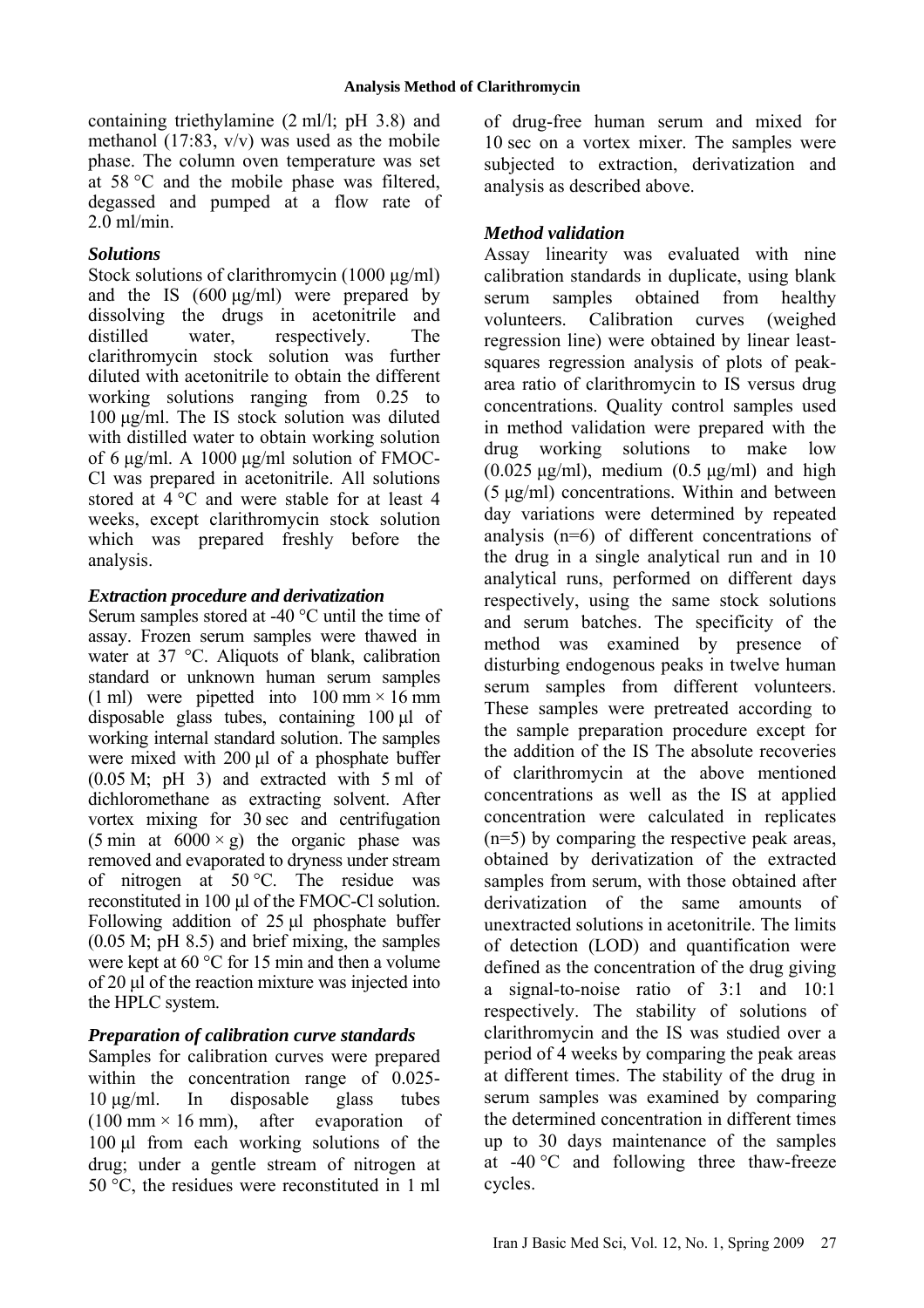#### *Application of the method*

The present method was applied in a threeway randomized crossover bioequivalence study of different clarithromycin preparations. Twelve male healthy volunteers aged 28.5±2.5 years and weighing 69.3±6.1 kg with normal biochemical parameters were enrolled in this study. All subjects received a single oral dose of 500 mg clarithromycin from either Tehran Chimi (Tehran, Iran), Chimidaruo (Tehran, Iran) or Abbott (Kent, UK) pharmaceutical companies on 3 working days separated by a wash-out period of 2 weeks. All the subjects were asked to refrain from food or water consumption for 3 hr after drug administration. Blood samplings were carried out at suitable intervals up to 24 hr and pharmacokinetic parameters including maximum concentration (Cmax), area under the concentration time curve from 0 to the time of last sampling (AUC0–t) and area under the concentration time curve from 0 to infinity (AUC0–∞) were compared. Bioequivalence between the preparations was determined by calculating 90% confidence intervals for the ratio of Cmax, AUC0-t, and AUC0-∞ values for different products, using logarithmic transformed data. One-way analysis of variance (ANOVA) was used for the statistical analysis. Human study was approved by a local ethics committee.

## **Results**

The reaction of clarithromycin and the IS with FMOC-Cl appeared to be highly dependent on pH of buffer solution (Figure 1A), time (Figure 1B), temperature (Figure 1C), concentration of the labeling agent (Figure 1D), polarity of the medium (Figure 1E) and the percentage of recovery (Table 1).

Table 1. Polarity of the medium on the recovery of clarithromycin reacted with FMOC-Cl.

| Acetonitrile: | <b>Recovery</b> | Recovery $(\% )$ |  |
|---------------|-----------------|------------------|--|
| Water Ratio   | $Drug(\mu g)$   |                  |  |
| $1 \cdot 1$   | 301.0           | 30.1             |  |
| 1.2           | 594.3           | 59.43            |  |
| 1.3           | 754.7           | 75.47            |  |
| 1:4           | 896.2           | 89.62            |  |
| 1:5           | 1000            | 100              |  |
| 1:6           | 698.1           | 69.81            |  |



Figure 1. Effects of (A) pH of phosphate buffer, (B) time of derivatization, (C) temperature of reaction, (D) concentration of the labeling agent and (E) polarity of the medium on the reaction of clarithromycin with FMOC-Cl.

The separation constant (K=drug concentration in organic phase/ drug concentration in aqueous phase) was 0.43. Based on the above-mentioned results, the optimal conditions were found to be: a buffer solution with pH of 8.5 consisting of wateracetonitrile  $(1:5, v/v)$ , a reaction temperature of 60 °C for 15 min and the reagent concentration of 1000 ug/ml.

Typical chromatograms of human blank serum and human blank serum spiked with clarithromycin  $(0.05 \text{ kg/ml})$  and the IS are shown in Figure 2A and B respectively. Clarithromycin and the IS were eluted with respective retention times of 6.6 and 5.5 min. No endogenous substance from the plasma components was eluted in the retention times of clarithromycin or the IS. Figure 2C and D show the chromatograms of serum samples obtained at 5 and 24 hr after a single oral dose of 500 mg clarithromycin from a healthy volunteer. The following drugs were tested for selectivity study and none of them were interfered with analysis of the drug, using the described method: acetaminophen, amoxicillin, cefalexin, cefradine, ceftriaxone, theophylline, acyclovir, codeine, caffeine, diclofenac, diazepam, nalidixic acid, ciprofloxacin, fluconazole, ketoconazole, gentamicin, etidronate, alendronate, baclofen, topiramate, erythromycin, propranolol and azithromycin.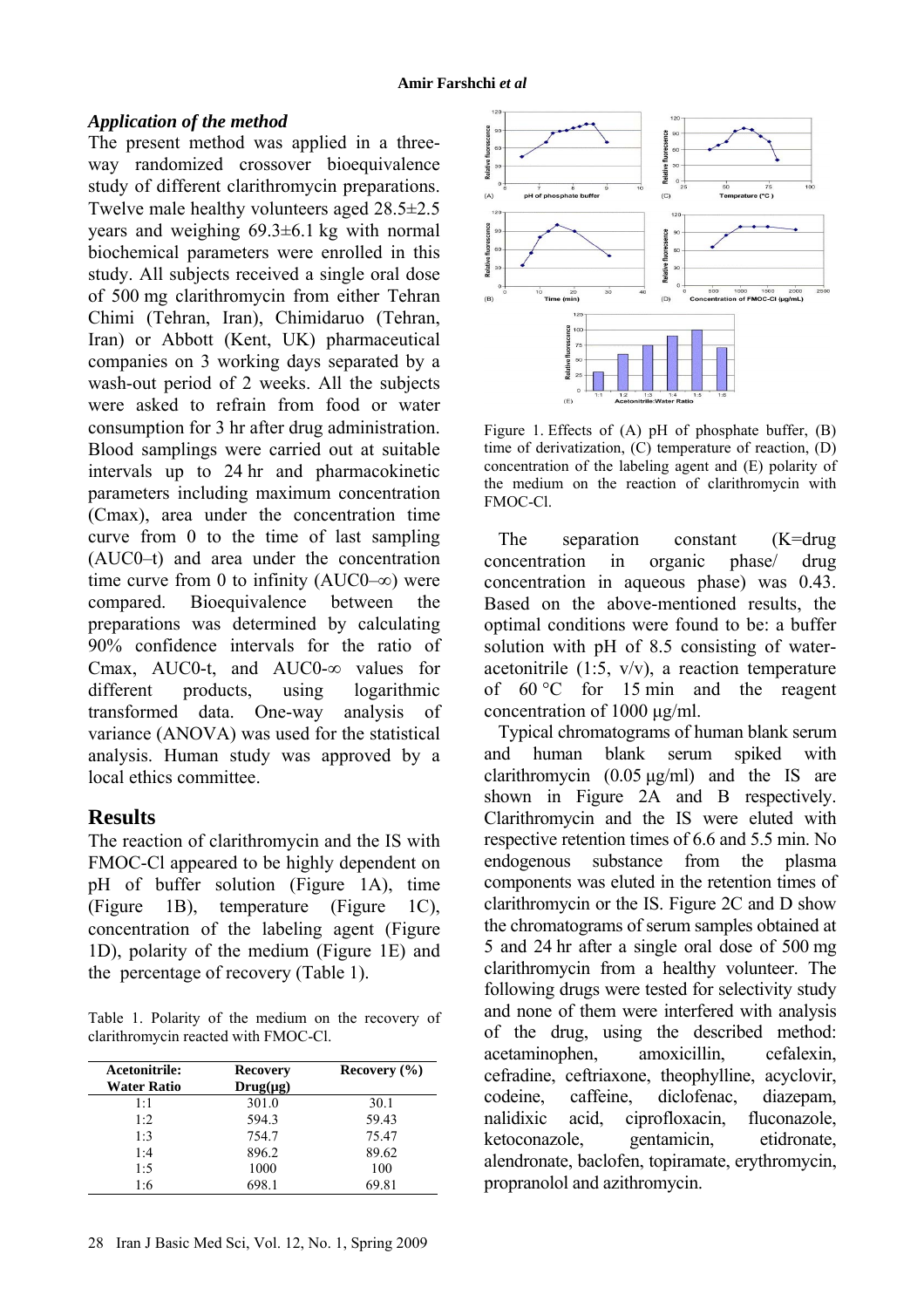

Figure 2. Typical chromatograms obtained from an extract of (A) human blank serum spiked with amantadine as the IS, (B) human blank serum spiked with  $0.05 \mu g/ml$  clarithromycin and the IS and (C and D) serum samples from a volunteer 5 and 24 hr after a single oral dose of 500 mg drug containing 3.3 and 0.38 µg/ml of clarithromycin respectively.

LOD was approximately 0.01  $\mu$ g/ml and LOQ was  $0.025 \mu g/ml$ . The proposed HPLC method was linear over the concentration range of 0.025-10 µg/ml. The correlation coefficients (r) for calibration curves were equal to or more than 0.9982. Intra-assay reproducibility was determined for calibration curves prepared in the same day in replicate (n=6), using the same stock solutions.

The intra-day average slope of the fitted straight lines was  $0.0354\pm0.0014 \,\mu g/ml$ (CV=3.8%) and the mean intercept of the calibration curves was  $3.28\pm0.16$  (CV=4.2%). The corresponding mean  $(\pm SD)$  coefficient of the linear regression analysis was 0.9966±0.007 (CV=0.7%). For calibration curves prepared on different days (n=10), the mean±SD of results were as follows: slope =  $0.0362 \pm 0.0016$  ug/ml (CV=4.8), coefficient of the linear regression analysis =  $0.9956 \pm 0.008$  (CV=0.8%) and intercept =  $3.11 \pm 0.15$  (CV=3.7%).

Stock solutions of clarithromycin and the IS were stable for 4 and 60 days respectively, when stored at 4 °C and the derivatized solutions were found to be stable (>95%) for 12 hr. After 60 days, the concentrations of clarithromycin in serum stored at -40 °C were found to be 101% of the initial values. The mean recoveries of clarithromycin and IS from serum were 93±4 and 90±3% respectively.

The within day and between days accuracy and precision values of the assay method are presented in Table 2. The coefficient variation values of both within day and between days were all less than 16.6%, whereas, accuracy never deviated from 100% by more than 7.3%.

Table 2. Inter- and intra-day precision and accuracy for determination of clarithromycin in human serum by the HPLC method.

| <b>Known concentration</b>      | <b>Concentration found</b> | Coefficient of variation $(\% )$ | Accuracy $(\% )$ |
|---------------------------------|----------------------------|----------------------------------|------------------|
| $(\mu g/ml)$                    | $mean \pm SD$              |                                  |                  |
| Within-day $(n=6)$              |                            |                                  |                  |
| 0.025                           | $0.024 \pm 0.004$          | 16.6                             | 96.7             |
| 0.5                             | $0.49 \pm 0.039$           | 7.9                              | 98               |
| $\mathfrak{D}$                  | $1.99 \pm 0.07$            | 3.6                              | 99.3             |
|                                 | $4.97\pm0.12$              | 2.4                              | 99.3             |
| 10                              | $10.02 \pm 0.20$           | 2.0                              | 99.8             |
| Known concentration $(\mu g/m)$ | <b>Concentration found</b> | Coefficient of variation $(\% )$ | Accuracy $(\% )$ |
|                                 | $mean \pm SD$              |                                  |                  |
| Between-day $(n=10)$            |                            |                                  |                  |
| 0.025                           | $0.023 \pm 0.004$          | 16.0                             | 94.7             |
| 0.5                             | $0.5 \pm 0.036$            | 7.3                              | 99.7             |
| ◠                               | $1.97 \pm 0.06$            | 3.0                              | 98.2             |
|                                 | $4.97\pm0.16$              | 3.2                              | 99.4             |
| 10                              | $10.1 \pm 0.23$            | 2.6                              | 98.9             |

Accuracy has been calculated as a mean deviation from the nominal values.

#### *Application of the method*

The developed method has been applied in a randomized crossover three-ways bioequivalence study of three different

clarithromycin preparations. Typical serum concentration-time profiles for the preparations are presented in Figure 3 and pharmacokinetic parameters are summarized in Table 3.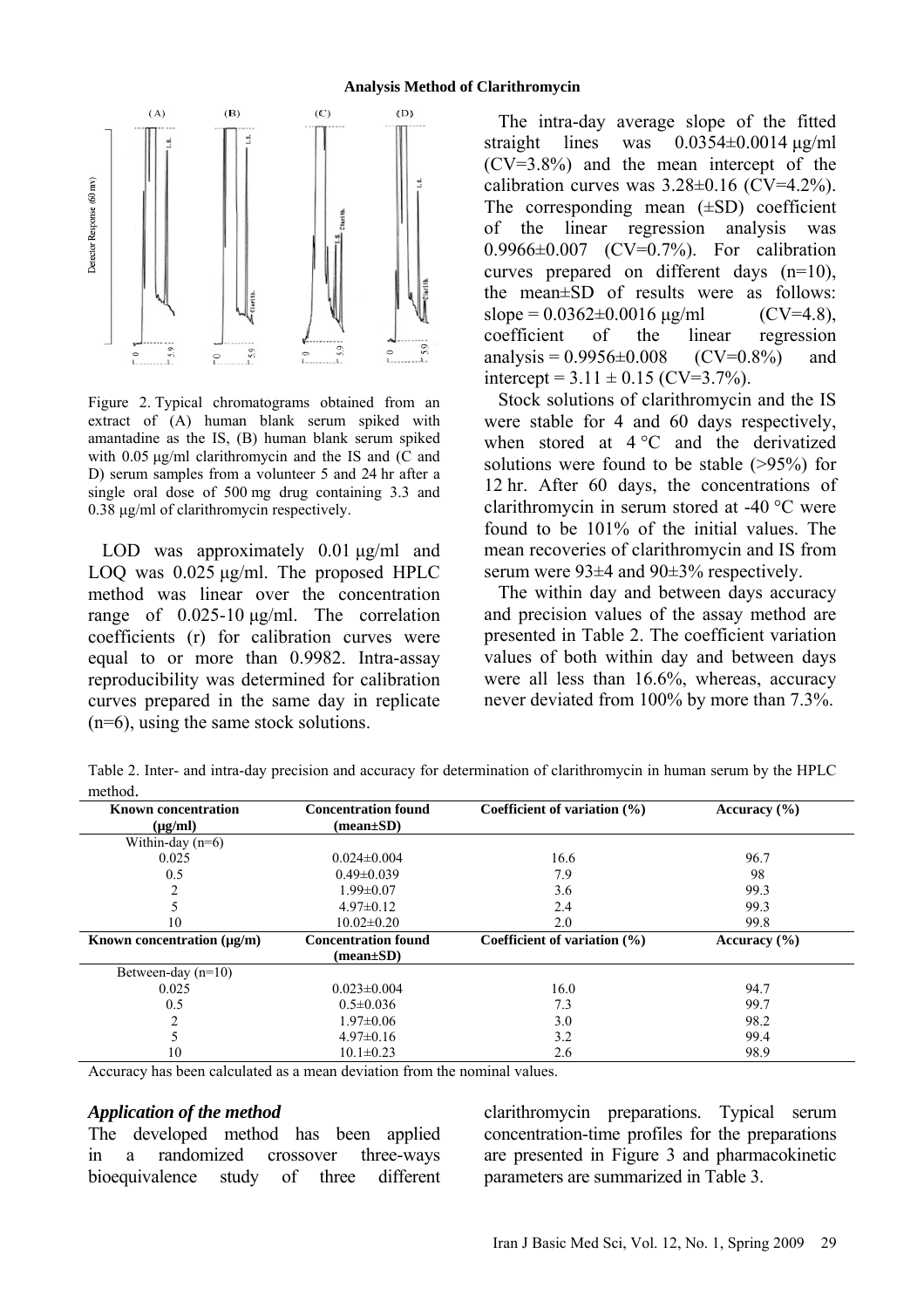

Figure 3. Mean serum concentrations vs. time profiles of clarithromycin for three clarithromycin preparations in 12 human volunteers after administration of a single 500 mg oral dose in 12 human volunteers after administration of a single 500 mg oral dose.

Table 3. Mean (SD) pharmacokinetic parameters of clarithromycin for different clarithromycin preparations (pharmaceutical prep. 1=Abbott, pharmaceutical prep. 2=Chimodaruo and pharmaceutical prep. 3=Tehran Shimi) in 12 human volunteers after administration of a single 500 mg oral dose.

| Prep.          |              |              |
|----------------|--------------|--------------|
|                |              |              |
|                | 2            | 3            |
| $2.7(1.1)^{a}$ | 1.92(0.9)    | 3.0(1.1)     |
| 3.19(0.50)     | 3.04(0.69)   | 2.88(0.62)   |
| 27.49 (6.03)   | 24.93 (0.58) | 26.37(0.83)  |
|                |              |              |
| 31.07 (0.96)   | 27.37(0.64)  | 29.80 (0.91) |
|                |              |              |
| 6.9(2.6)       | 6.6(1.7)     | 7.2(3.3)     |
|                |              |              |

Tmax, time to maximum concentration; Cmax, maximum concentration; AUC, area under the concentration–time curve; T1/2, elimination half life.

<sup>a</sup> Values in the parentheses are SD of the amounts in 12 healthy volunteers.

#### **Discussion**

FMOC-Cl reacts with primary and secondary amines in alkaline conditions and less readily with hydroxyl groups (Figure 4). Analysis of macrolide antibiotics in human serum, using FMOC-Cl, as labeling agent, has been previously reported (12) and derivatization of azithromycin by this reagent, using off-line (13) and on-line (14) methods had been performed in our laboratory. Also, Tris (2,2′ bipyridine) ruthenium (II) as labeling agent, has been used for the analysis of macrolide antibiotic, erythromycin A by HPLC, using electrogenerated chemiluminescence detection  $(15)$ .



Figure 4. Derivatization reaction of FMOC-Cl with an amine and an alcohol.

 In our previously published method for the analysis of azithromycin (13), derivatization of the drug was easily performed, using FMOC-Cl at concentration of 500 µg/ml, temperature of 40 °C and reaction time of 40 min. However, under these conditions, low serum levels of clarithromycin, which are usually found in single dose pharmacokinetic studies, can not be detected. Thus, higher concentrations of FMOC-Cl, as well as increasing temperature and time of reaction were examined. Concentrations of the labeling agent between the ranges of 500 and 5000 µg/ml were tested and although the yield of reaction was increased at higher concentrations of FMOC-Cl, significant bandbroadening was seen for a large excess of the reagent which interfered with analysis of the low amounts of clarithromycin. The temperature of reaction between the range of 40 and 80 °C and reaction time of 10 and 60 min were studied. The reactions of FMOC-Cl have been found to take place within an aqueous-organic phase system and due to the insolubility of FMOC-Cl and derivatization products in water, it is necessary to apply a reaction solution with high content of acetonitrile (80%, v/v). However, the organic phase is evaporated if high temperature reaction (more than 64 °C) or long incubation time is used. Hence, a solution of the labeling agent with concentration of  $1000 \mu g/ml$ , temperature medium of 60 °C, and incubation time of 15 min were selected. In our previously published methods for the analysis of azithromycin, using an aqueous solution of the glycine, the excess of FMOC-Cl was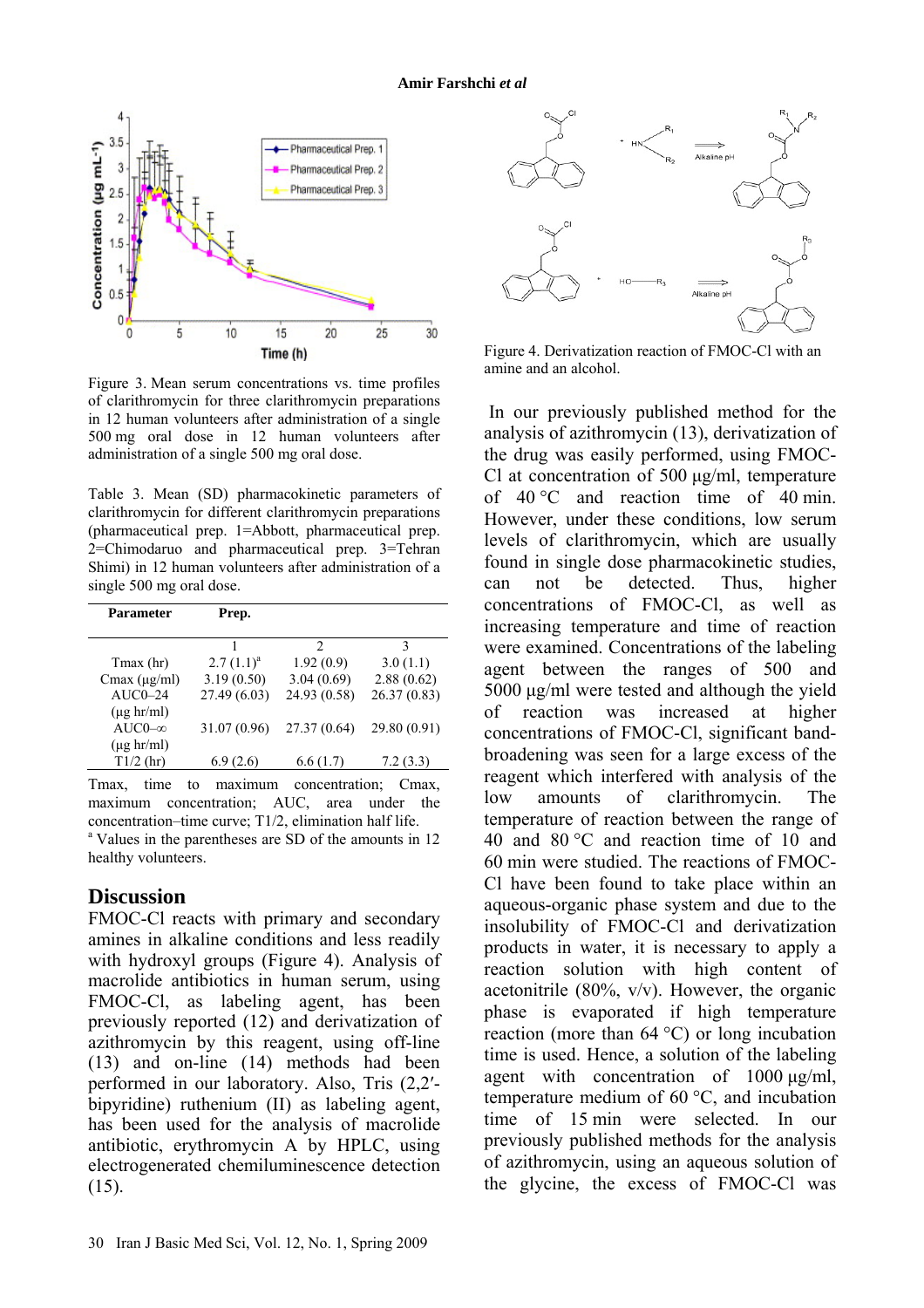removed. Sufficient proportion of the organic phase is needed for the reaction of glycine with the reagent, however, in the present method due to application of higher reaction temperature and partial evaporation of the organic solvent, excess of FMOC-Cl does not react with glycine. Furthermore, due to the insolubility of FMOC-Cl and derivatization products in water, the clarithromycin peak is significantly reduced following addition of the aqueous solution of glycine to the reaction mixture. Comparing the chemical structures of clarithromycin and azithromycin (Figure 5A and B, respectively) shows that the hydroxyl group in the position of six of pentadecan has been substituted by methoxy group in the clarithromycin (arrow in Figure 5B). As there are more hydroxyl groups in the azithromycin, it seems that reaction between the reagent and azithromycin proceeds more efficiently in comparison to clarithromycin. Thus, LOQ of 0.025 µg/ml was obtained for clarithromycin in the present study, while this value was 0.01 µg/ml for azithromycin in our previously published method (13). Also, the LOQ of 0.092 and 0.2 µg/ml have been reported in the method described by Torano and Guchelaar (12) for azithromycin and clarithromycin respectively.

A number of drugs with secondary or primary amines or hydroxyl groups (eg erythromycin, beta-lactam antibiotics, etidronate, alendronate, aminoglycosides, topiramate, gabapentin and amantadine) were tested and amantadine (Figure 5C) was selected as internal standard, because of its suitable retention time. A mobile phase with at least 2 ml/l of triethylamine was necessary to separate the peaks of the drug and endogenous substance as well as excess of the reagent which were eluted at the first parts of chromatogram. Unlike the IS, retention

 behavior of the drug was pH-dependent and its retention time was found to increase proportionally with the pH of the mobile phase. Thus, pH of 4.3 was selected for the mobile phase.



Figure 5. Chemical structures of (A) clarithromycin, (B) azithromycin and (C) amantadine.

## **Conclusion**

In conclusion, a sensitive and specific method has been described for the determination of clarithromycin in serum. This method has demonstrated to be suitable for its use in pharmacokinetic studies of clarithromycin. In comparison to the previously published method, analysis time and LOQ were improved, and less time is needed for derivatization of the drug in human serum.

## **Acknowledgments**

This work was supported by Tehran Chimi, and Chimidaruo Pharmaceutical Companies, Tehran, Iran and partially by Kermanshah University of Medical Sciences. It also approved by the Local Ethics Committee. The authors declare that they have no conflict of interests.

### **References**

- 1. Chambers HF. Chloramphenicol, Tetracyclines, Macrolides, Clindamycin, and Streptogramins. In: Katzung BG. editor. Basic and clinical pharmacology. New York, NY: McGraw-Hill; 2004.p.760.
- 2. Chu SY, Sennello LT, Sonders RC. Simultaneous determination of clarithromycin and 14(R)hydroxyclarithromycin in plasma and urine using high-performance liquid chromatography with electrochemical detection. J Chromatogr 1991; 57:199.
- 3. Hedenmo M, Eriksson BM. Liquid chromatographic determination of the macrolide antibiotics roxithromycin and clarithromycin in plasma by automated solid-phase extraction and electrochemical detection. J Chromatogr A 1995; 692:161.